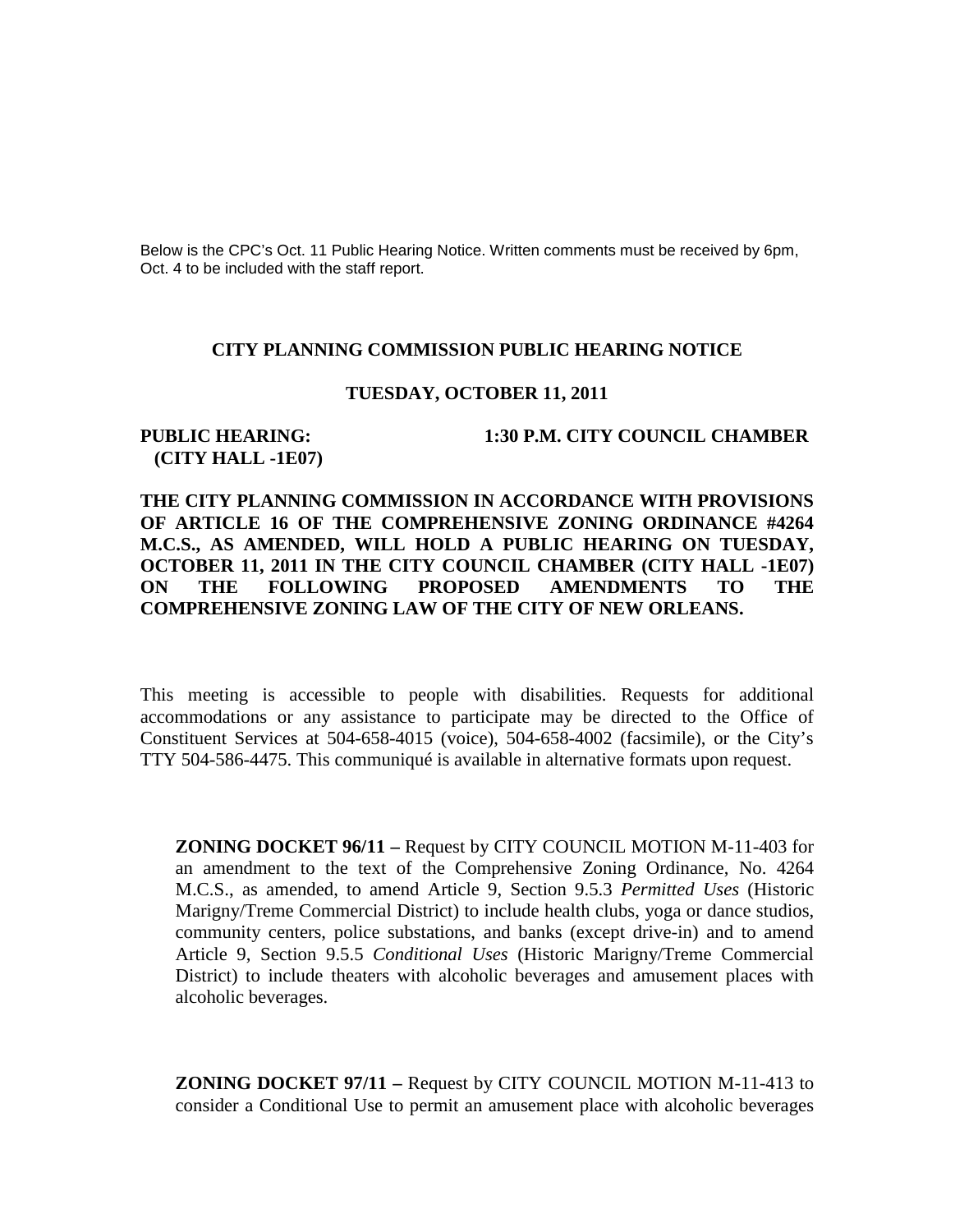in an HMC-2 Historic Marigny/Treme Commercial District on Square 370, Lots 101, B and C, in the Third Municipal District, bounded by Saint Claude and Saint Roch Avenues, Spain and North Rampart Streets. The municipal address is 2372 SAINT CLAUDE AVENUE. (ZBM D-13/PD 7)

**ZONING DOCKET 98/11 –** Request by 1009 POYDRAS LLC for a Conditional Use to permit the sale of alcoholic beverages for consumption on-premises at a cocktail lounge and an amusement place in a CBD-1 Central Business District on Square 270, Lots 6 thru 12 or Pt. SW, in the First Municipal District, bounded by Poydras, South Rampart, Perdido and O'Keefe Streets. The municipal addresses are 1009 POYDRAS STREET and 442 SOUTH RAMPART STREET. (ZBM C-14/PD 1A)

**ZONING DOCKET 99/11 –** Request by NEIGHBORHOOD HOUSING SERVICES OF NEW ORLEANS for the rescission of Ordinance No. 17,545 MCS (ZD 28/96, a Conditional Use to permit a medical clinic) and a new Conditional Use to permit a cocktail lounge with live entertainment in a B-1A Neighborhood Business District and within the Freret Street AC Arts and Cultural Overlay District, and a Conditional Use to permit a parking lot in an RD-2 Two-Family Residential District, on Square 583, Lots 17 thru 22, 13 and 14, in the Sixth Municipal District, bounded by Freret, Cadiz, Lasalle and Jena Streets. The municipal addresses are 4528 FRERET STREET and 4527 LASALLE STREET. (ZBM B-14/PD 3)

**ZONING DOCKET 100/11** – Request by HAMPTON RENTAL PROPERTIES, LLC for a Zoning Change from an RD-3 Two-Family Residential District to an RM-2A Multi-Family Residential District, on Square 323, Lot G or 4, in the Second Municipal District, bounded by North Dorgenois, Saint Ann, North Rocheblave, and Dumaine Streets. The municipal address is 2516 DUMAINE STREET. (ZBM C-13/PD 4)

THE CITY PLANNING COMMISSION, IN ACCORDANCE WITH ARTICLE 16 OF THE COMPREHENSIVE ZONING ORDINANCE 4264 MCS AS AMENDED, WILL HEAR ALL PROPONENTS AND OPPONENTS TO THE ABOVE PROPOSED CHANGES TO THE COMPREHENSIVE ZONING LAW OF THE CITY OF NEW ORLEANS. ALL INTERESTED PARTIES ARE ENCOURAGED TO ATTEND AND ALL RELEVANT COMMENTS CONCERNING THE PROPOSED CHANGES ARE ENCOURAGED. YOU MAY ALSO SUBMIT WRITTEN COMMENTS TO THE EXECUTIVE DIRECTOR IN ADVANCE BY MAIL (1340 POYDRAS STREET,